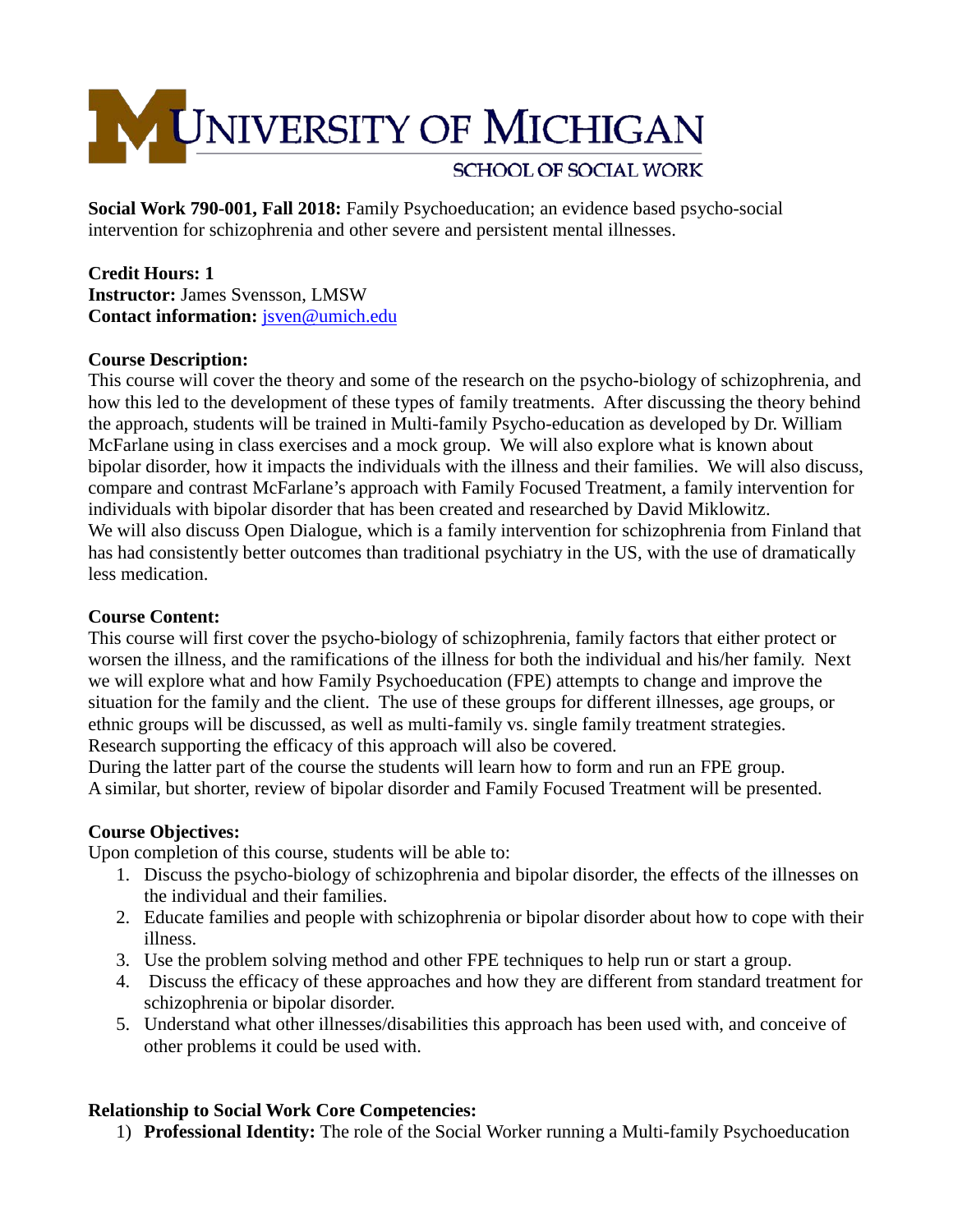Group is discussed in depth during this course.

- 2) **Values and Ethics:** Family work with people with serious and persistent mental illness focuses on helping the whole family come to terms with the illness, recognize and overcome stigma, reestablish the dignity and value of the ill family member, and learning to cope with the illness. Issues of safety and limit setting are also discussed.
- 3) **Critical Thinking:** This class focuses on two evidence based practices (MFG and FFT), and some of the research behind them. Open Dialogue, Assertive Community Treatment, Integrated Dual Diagnosis, and Motivational interviewing are discussed as well.
- 4) **Diversity and Difference:** These issues will be addressed through the readings, and class discussion. Since people with schizophrenia, or other severe mental illnesses, are discriminated against and struggle with stigma, stigma reversal is a core value of the FPE approach. FPE has been used in this country with different minorities, and the method has been used in Asia and Europe with equal success.
- 5) **Social and Economic Justice:** People with serious mental illnesses in the United States rarely receive the best treatments that are available, and the economic supports (SSDI, housing, insurance) are usually very poor. These issues are addressed in the course.
- 6) **Research:** This course reviews the research behind multiple family interventions.
- 7) **Human Behavior and the Social Environment**: Family interventions for people with major mental illness focus on the importance of social environments. Multi-family Groups and Family Focused Treatment are interventions to change and support the social environment of people with major mental illness.
- 8) **Social Policy:** Social Policy is not a focus of this course, but the limitations of current social policy, and how they impact people with major mental illnesses are discussed briefly.
- 9) **Context:** This course does not directly focus on the social and historical context of our era, but it is mentioned repeatedly during the course when the every day challenges of people with major mental illnesses are discussed. Limitations of the Social Security system, health insurance coverage and the crippling of the Community Mental Health system in Michigan are discussed during the course.
- 10) **Engagement:** Both Multi-family Psychoeducation and Family Focused Treatment have engagement strategies and techniques as part of their evidence practices and are taught during the course. Motivational Interviewing techniques are discussed during the course.

# **Assignments:**

- Participation in all course activities, assigned readings and group exercises.
- Readings
- A 5 page paper

**Grading:** 50% of the grade will be based on class participation and 50% on the paper due one week after the last day of class.

# **Primary Texts or Articles:**

McFarlane, W.R., **Multifamily Groups in the Treatment of Severe Psychiatric Disorders,** New York, NY, Guilford, 2002

Miklowitz, D.J. **Adjunctive Psychotherapy for Bipolar Disorder: State of the Evidence,** American Journal of Psychiatry 165:11, November 2008 (pp 1408-1419

Anderson, C. M., et al, *Educating Families, Concepts and Recommendations for Clinicians Who Teach*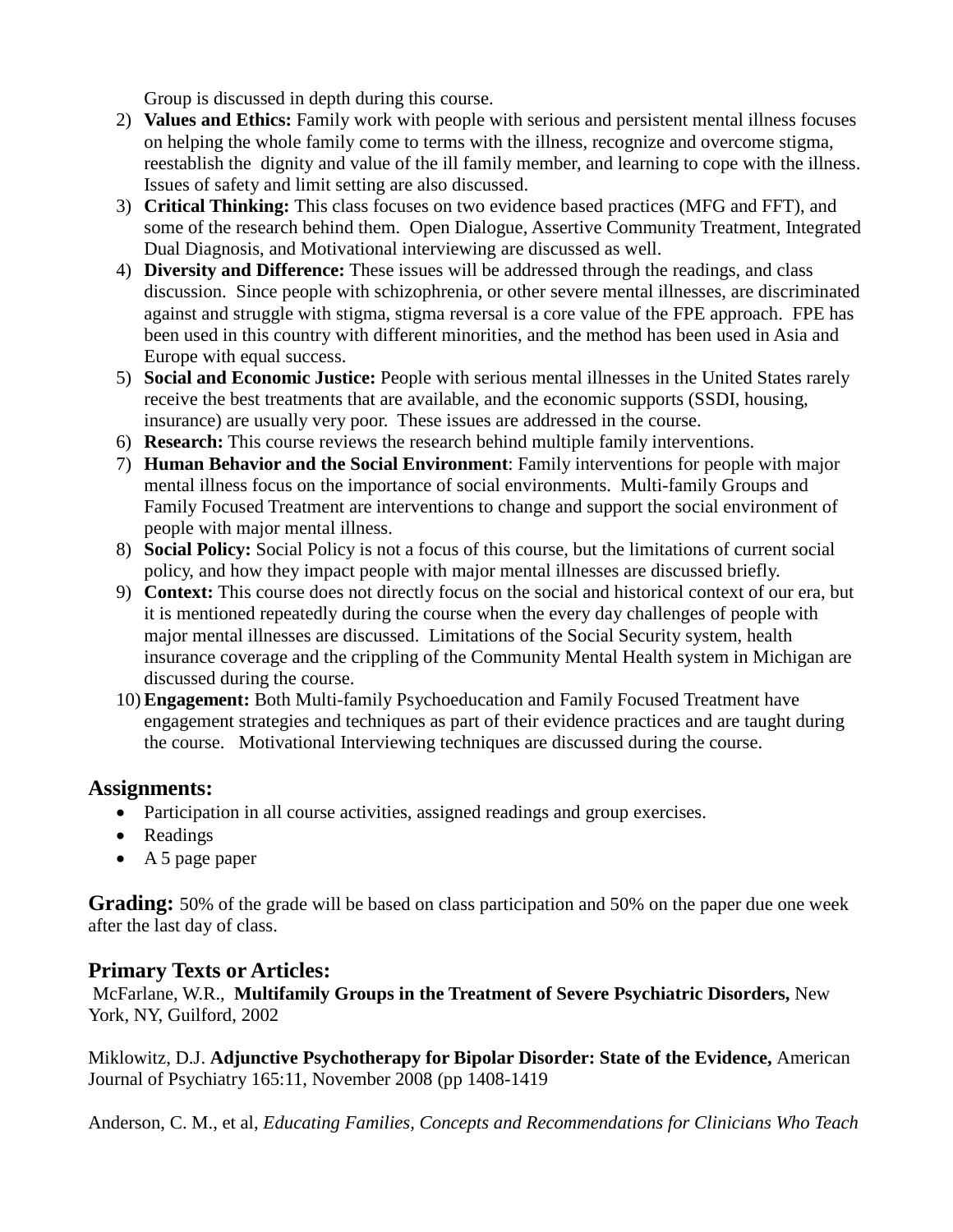## **Selected Reference List:**

Anderson, C., Hogarty, G., Reiss, D., **Schizophrenia and the Family,** New York, NY, Guilford Press, 1986

Bebbington P., Kuipers E., **The predictive utility of expressed emotion in schizophrenia: an aggregate analysis.** Psychological Medicine, 1994, 24, 707-718

[C. González-Blanch](http://www.sciencedirect.com/science/article/pii/S0924933814001394)[a,](http://www.sciencedirect.com/science/article/pii/S0924933814001394#aff0005) et al **Longitudinal relationship between expressed emotion and cannabis misuse in young people with first-episode psychosis** [European Psychiatry](http://www.sciencedirect.com/science/journal/09249338) [Vol. 30, Issue 1,](http://www.sciencedirect.com/science/journal/09249338/30/1) January 2015, Pages 20– 25

Grice S.J., Kuipers E., Bebbington P., et al **Carers' attributions about positive events in psychosis relate to expressed emotion.** Behaviour Research and Therapy 47 (2009) 783-789

Ellen Frank, PhD; David J. Kupfer, MD et al*,* **Two-Year Outcomes for Interpersonal and Social Rhythm Therapy in IndividualsWith Bipolar I Disorder** *PhD*ARCH GEN PSYCHIATRY/VOL 62, SEP 2005

Alex Kopelowicz, MD; Roberto Zarate, PhD; Charles J. Wallace, PhD **The Ability of Multifamily Groups to ImproveTreatment Adherence in Mexican Americans With Schizophrenia** Archives of General Psychiatry/VOL 69 (NO. 3), MAR 2012, 265-273

Kuipers E., Bebbington P., G. Dunn, D. Fowler, et al. **Influence of carer expressed emotion and affect on relapse in non-affective psychosis.** British Journal of Psychiatry (2006), 188, 173-179

Lefley, Harriet P, PhD Cross-Cultural Perspective of Family Psychoeducation, **Psychiatric Annals** 42.6 (Jun 2012):236-240.

McFarlane W, Cook W, **Family expressed emotion prior to onset of psychosis**. Family Process, 46, (2007) 185-197

McFarlane, W.R. et al.: **From Research to Clinical Practice: Dissemination of New York State's Family Psychoeducation Project,** Hospital and Community Psychiatry, Vol. 44, No.3

McFarlane, W.R. et al, **Family Psychoeducation Workbook,** SAMHSA [www.samhsa.org](http://www.samhsa.org/)

McFarlane, W.R. et al.: **Family Psychoeducation and Schizophrenia: A Review of the Literature**, Journal of Marital and Family Therapy April 2003, Vol. 29, No. 2, 223-245

McFarlane, W.R. et al.: **Psychoeducation Multiple Family Groups: Four Year Relapse Outcome in Schizophrenia,** Family Process, Vol. 34, June 1995, 127-144

McWilliams, S. Hill, et al, **Schizophrenia: A five-year follow-up of patient outcome following psychoeducation for caregivers,** European Psychiatry 27 (2012) 56–61

Miklovitz D, George E L, et al **A randomized study of Family-Focused Psychoeducation and pharmacotherapy in the outpatient management of bipolar disorder**. ARCH GEN PSYCHIATRY/VOL 60, SEP 2003

David Miklovitz, **Bipolar Disorder: A Family-Focused Treatment Approach**,Guilford Press, 2008 Peris, T.S. & Miklowitz, D.J. **Parental Expressed Emotion and Youth Psychopathology: New Directions for an Old Construct** Child Psychiatry Hum Dev (2015) 46: 863. doi:10.1007/s10578-014-0526-7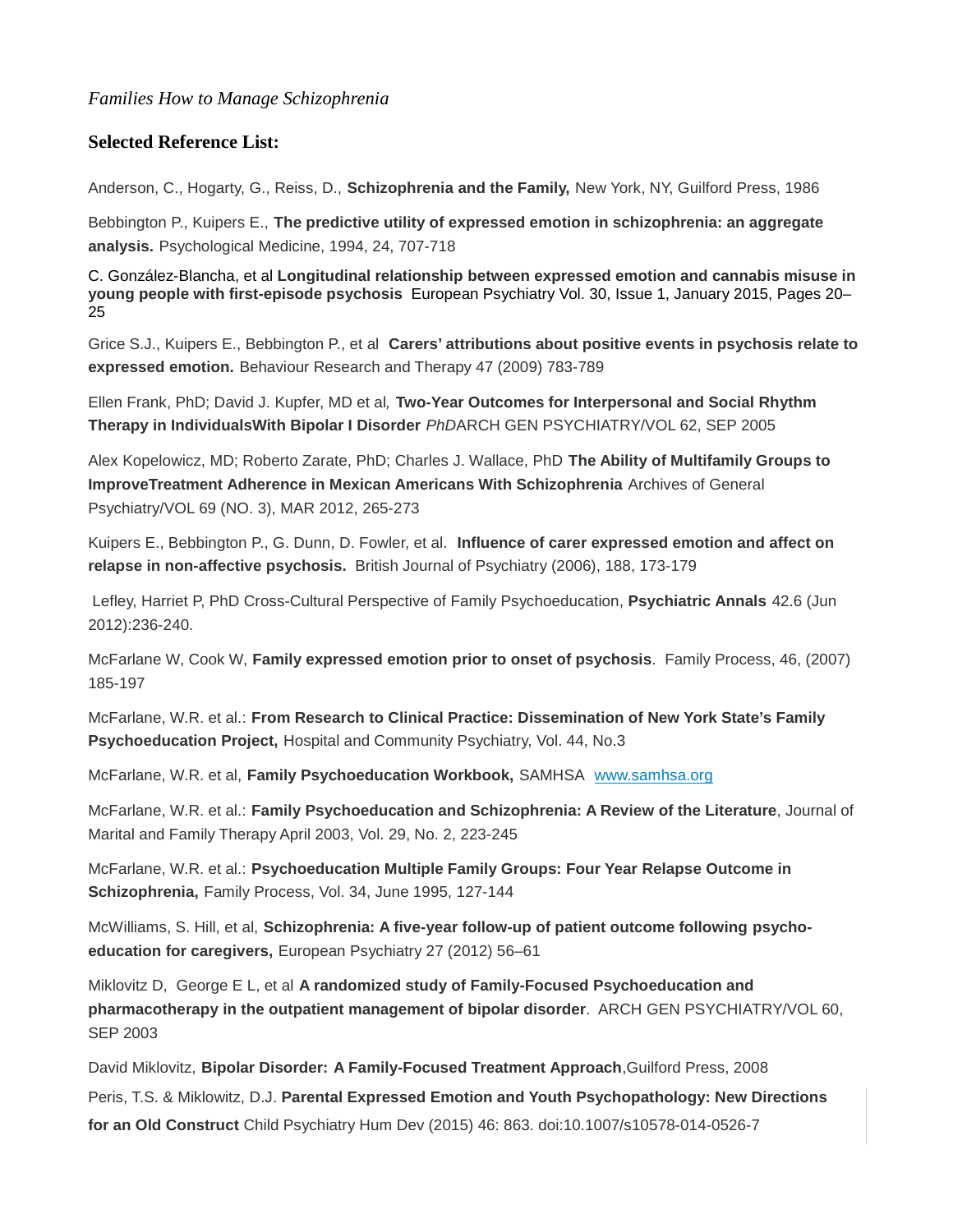Olson, M, Seikkula, J. & Ziedonis, D. (2014). **The key elements of dialogic practice in Open Dialogue.** The University of Massachusetts Medical School. Worcester, MA. September 2, 2014 Version 1.1

Jaakko Seikkula , Birgitta Alakare & Jukka Aaltonen (2011) The Comprehensive Open-Dialogue Approach in Western Lapland: II. Long-term stability of acute psychosis outcomes in advanced community care, Psychosis, 3:3, 192-204, DOI: 10.1080/17522439.2011.595819

Phyllis E. Smerud and Irwin S. Rosenfarb **The Therapeutic Alliance and Family Psychoeducation in the Treatment of Schizophrenia: An Exploratory Prospective Change Process Study Couple and Family Psychology**: Research and Practice 2011, Vol. 1(S), 85–91

von Polier, Georg G. MD, et al **Patterns and Correlates of Expressed Emotion, Perceived Criticism, and Rearing Style in First Admitted Early-Onset Schizophrenia Spectrum Disorders**. Journal of Nervous & Mental Disease [November 2014 -](http://journals.lww.com/jonmd/toc/2014/11000) Volume 202 - Issue 11 - p 783–787

## **12-1-18**

#### **Overview of Family Psychoeducation**

**Overview of the Psychobiology of Schizophrenia and Family Pschoeducation technique** Reading Assignment: Multifamily Groups in the Treatment of Severe Psychiatric Disorders, Chapters 1-5 (p. 3-103)

# **Selecting and Joining with Families for the Group Family Psychoeducation Workshop Family Guidelines and Recommendations for Families Role Play Joining with Families in Class**

Reading Assignment: Multifamily Groups in the Treatment of Severe Psychiatric Disorders, Chapters 6 & 7 (p. 104-126)

Anderson, C. M., et al, *Educating Families, Concepts and Recommendations for Clinicians Who Teach Families How to Manage Schizophrenia* (on c-tools)

# **Overview of First and Second Groups Role Play First and Second Groups**

Reading Assignment: Multifamily Groups in the Treatment of Severe Psychiatric Disorders, Chapter 8

## **Demonstration of Problem Solving with class**

## **12-8-18 Overview of the "Problem Solving Method" and Group Format for the Groups Role Play Problem Solving Session**

Reading Assignment: Multifamily Groups in the Treatment of Severe Psychiatric Disorders, Chapter 9